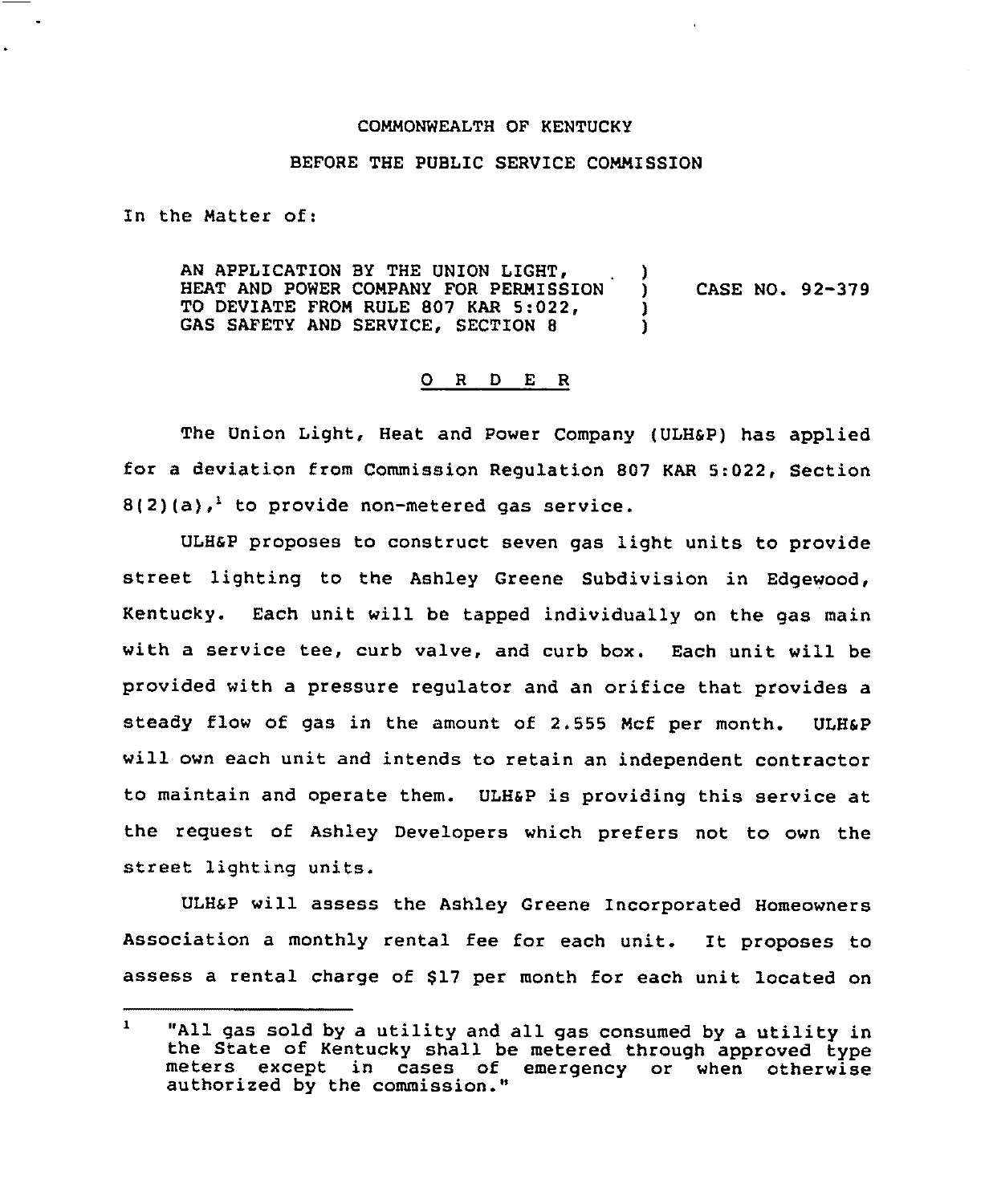the same side of the street as the servicing gas main and 830 per month for units located on the opposite side of the street. The rental fees have been designed to prevent any subsidization by other ratepayers.

<sup>A</sup> charge for gas usage, based on ULHSP's Rate GS, will be added to the unit rental fee. The gas usage of the street lighting units will not be metered. As the lighting units require 24-hour gas service at a steady volume, ULHaP further contends that the precise amount of usage can be easily computed. Based upon the continuous consumption of gas, ULHsP estimates that each unit will use approximately 2.555 Mcf per month. Accordingly, ULH&P contends, separate metering is neither practical nor cost justified.

After reviewing the evidence of record and being otherwise sufficiently advised, the Commission finds that good cause exists to permit ULHsP to deviate from the provisions of Commission Regulation 807 KAR 5:022, Section 8.

IT IS THEREFORE ORDERED that:

l. ULH6P is granted <sup>a</sup> deviation from Commission Regulation 807 KAR 5:022, Section 8, to provide non-metered gas service for street lighting to the Ashley Greene Subdivision in Edgewood, Kentucky, under the conditions specified in its application.

2. ULH&P shall submit to the Commission the construction schedule for the gas lighting units no later than <sup>7</sup> days prior to the installation of those units.

 $-2-$